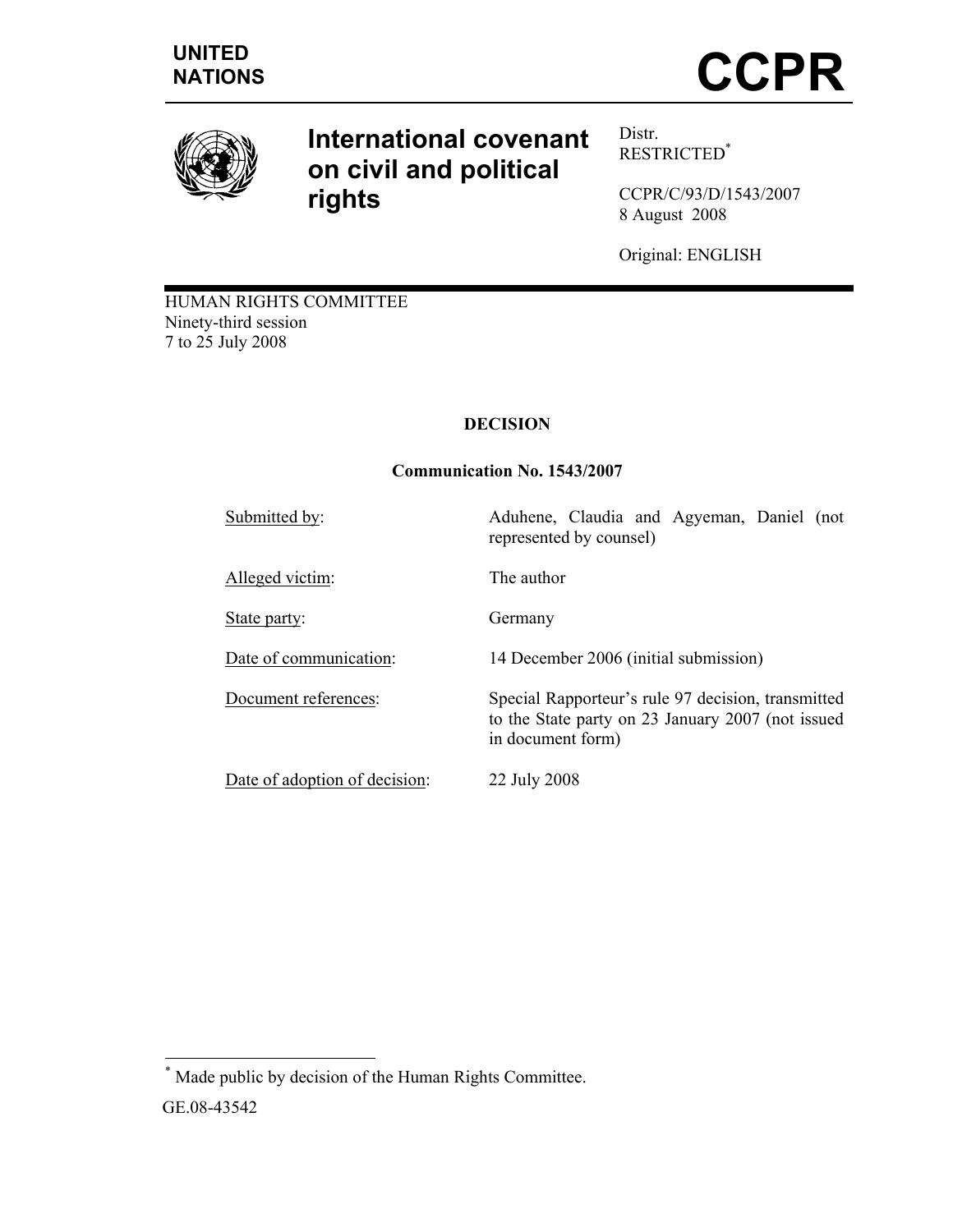*Subject matter:* Deportation

 *Procedural issues:* Admissibility

 *Substantive issues:* Protection of the family, interference of the family

 *Articles of the Covenant:* 6, paragraph 1; 17, paragraph 1; and 23, paragraphs 1 and 2

 *Article of the Optional Protocol:* 2, 5, paragraph 2 (b)

[ANNEX]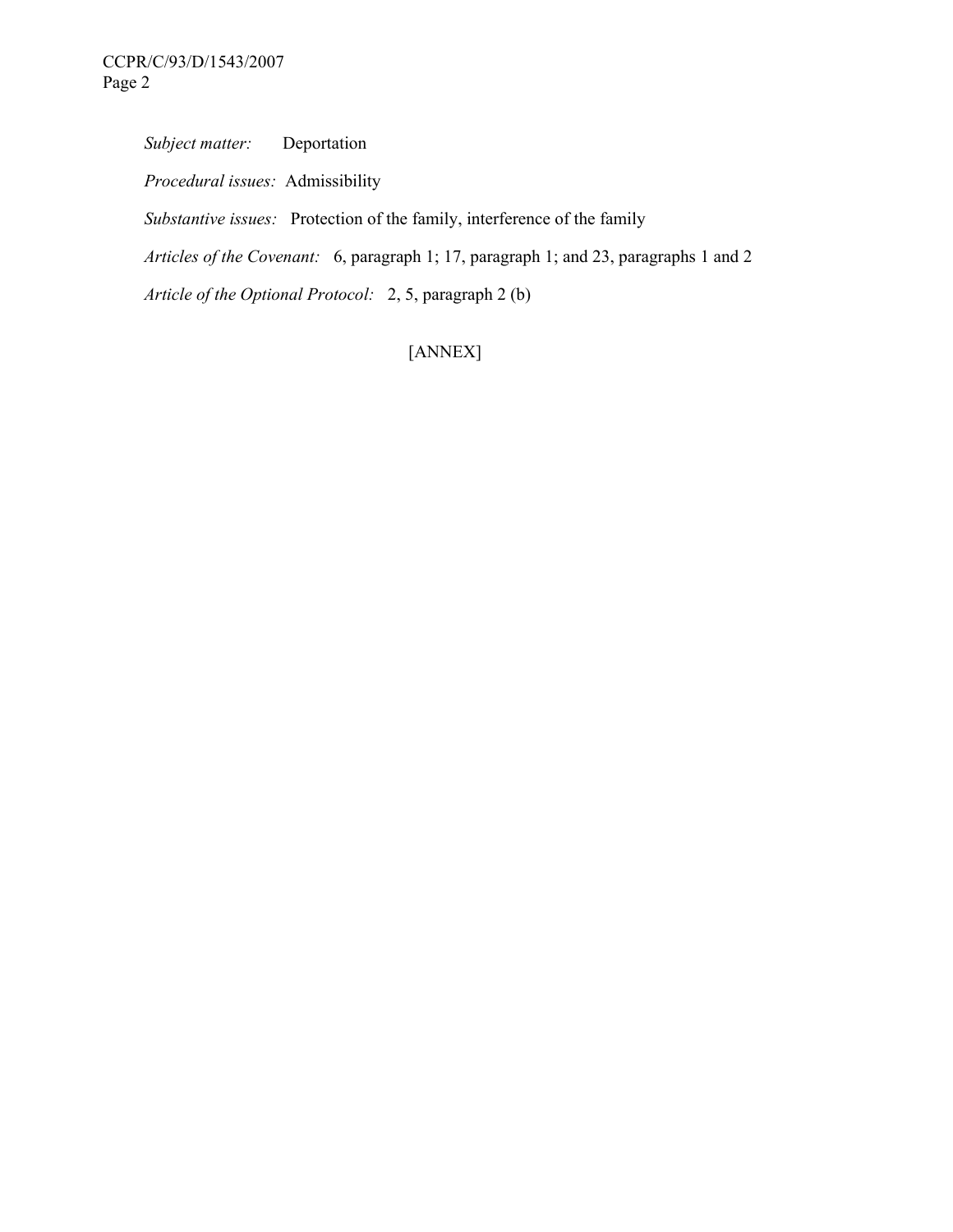#### **ANNEX**

### DECISION OF THE HUMAN RIGHTS COMMITTEE UNDER THE OPTIONAL PROTOCOL TO THE INTERNATIONAL COVENANT ON CIVIL AND POLITICAL RIGHTS

Ninety-third session

concerning

#### **Communication No.1543/2007\***

| Submitted by:          | Aduhene, Claudia and Agyeman, Daniel (not<br>represented by counsel) |
|------------------------|----------------------------------------------------------------------|
| Alleged victim:        | The author                                                           |
| State party:           | Germany                                                              |
| Date of communication: | 14 December 2006 (initial submission)                                |

 The Human Rights Committee, established under article 28 of the International Covenant on Civil and Political Rights,

Meeting on 22 July 2008

Adopts the following:

 $\overline{a}$ 

#### **DECISION ON ADMISSIBILITY**

1.1 The authors of the communication are Claudia Aduhene and her husband Daniel Agyeman, both citizens of Ghana. Ms. Aduhene is a permanent resident of Germany. Mr. Agyeman was deported back to Ghana on 6 June 2007. The authors claim to be victims of violations by Germany of articles 6, paragraph 1; 17, paragraph 1; and 23, paragraphs 1 and 2 of the International Covenant on Civil and Political Rights. They are not represented.

1.2 On 23 January 2007, the Human Rights Committee, through its Special Rapporteur on New Communications denied a request for interim measures of protection under rule 91 of its

<sup>\*</sup> The following members of the Committee participated in the examination of the present communication: Mr. Abdelfattah Amor, Mr. Prafullachandra Natwarlal Bhagwati, Ms. Christine Chanet, Mr. Maurice Glèlè Ahanhanzo, Mr. Yuji Iwasawa, Mr. Edwin Johnson, Mr. Ahmed Tawfik Khalil, Mr. Rajsoomer Lallah, Ms. Zonke Zanele Majodina, Ms. Iulia Antoanella Motoc, Mr. Michael O'Flaherty, Ms. Elisabeth Palm, Mr. José Luis Pérez Sanchez-Cerro, Mr. Rafael Rivas Posada, Sir Nigel Rodley, Mr. Ivan Shearer and Ms. Ruth Wedgwood.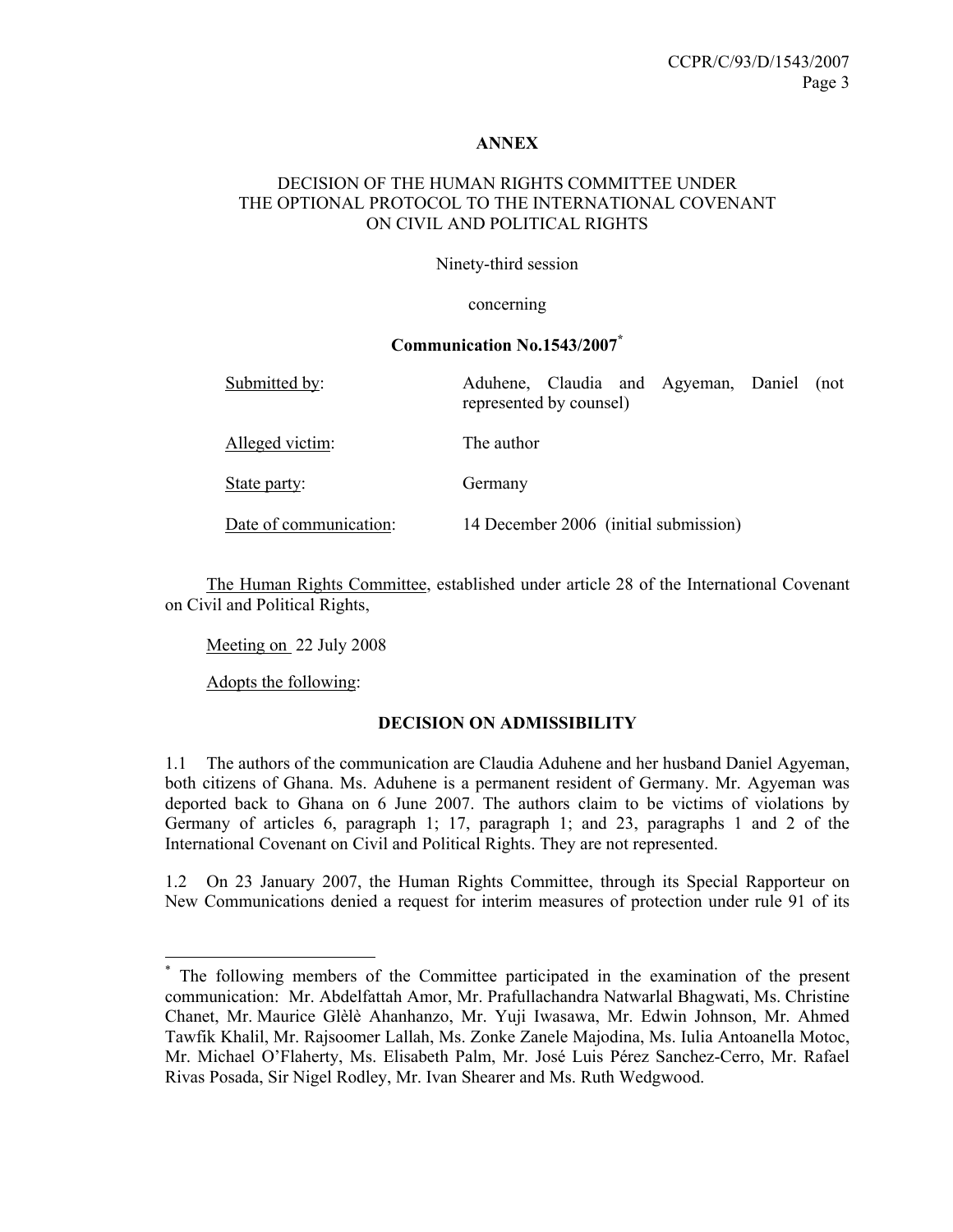rules of procedure. On 27 April 2007, the Special Rapporteur, decided to examine the question of admissibility of this communication separately from the merits.

## **The facts as submitted by the authors**

2.1 In or around 1987, Ms. Aduhene moved to Germany where she was granted a permanent resident permit. In 2002, she met Mr. Agyeman in Ghana and married him in Denmark on 3 November 2005. In 2004, she was diagnosed with a "chronic disease", which has made her unfit to work. She needs a carer to assist her in her daily life and until his deportation Mr. Agyeman, who is unemployed, fulfilled this role. According to Ms Aduhene, she cannot go back to Ghana to join her husband, as she cannot get the necessary medical treatment there.

2.2 On 5 December 2005, Mr. Agyeman submitted an application for a residence permit to the Immigration Office in Berlin, as the spouse of his legally resident wife. On 14 February 2006, the Immigration Office refused his application on the grounds that he did not have a secure livelihood, in accordance with S5 Abs. 1 Nr. 1 of the Residence Act – AufenthaltsG) and informed him that he would be deported if he did not leave the State party voluntarily. On 14 March 2006, Mr. Agyeman filed an application against this decision with the Administrative Court of Berlin, and requested the suspension of his deportation. On 25 April 2006, the Administrative Court refused to suspend his deportation on the grounds that he had no legal right to a residence permit. On 26 June 2006, the Higher Administrative Court confirmed this decision. Several further requests to suspend the immediate effect of the Immigration Office's decision were denied. On 30 August 2006, the Federal Constitutional Court rejected a constitutional complaint. On 17 October 2006, a constitutional complaint filed in the Constitutional Court of Berlin was rejected as inadmissible.

## **The complaint**

3. Ms. Aduhene invokes article 6, claiming a violation of her right to live a "normal life" since the deportation of her husband, who was her chief carer. Both authors claim that Mr. Agyeman's deportation has interfered with their family life and deprived them of their right to marry and live together, in violation of articles 17, 23, paragraphs 1 and 2.

## **The State party's submission on admissibility**

4.1 On 24 April 2007, the State party contested the admissibility of the communication on grounds of non-exhaustion of domestic remedies. On the facts, it confirms that Ms. Aduhene has a permanent residence permit to live in the State party, but that Mr. Agyeman has never had such a permit. It submits that it is unclear when and how he entered the State party.

4.2 On admissibility, the State party submits that Ms. Aduhene has not submitted any application or request through the courts on her own behalf and has thus failed to exhaust domestic remedies in this regard. As to the efforts made by Mr. Agyeman, it submits that although he filed a complaint against the decision of the Higher Administrative Court of Berlin of 26 June 2006, to the Constitutional Court, he did so outside the time-limit of one-month after service of the Administrative Court decision, in accordance with S93 of the Federal Constitutional Court Act (BVerfGG). The decision of the Higher Administrative Court was sent to Mr Agyeman's representative on 28 June 2006, but Mr. Agyeman only filed his complaint on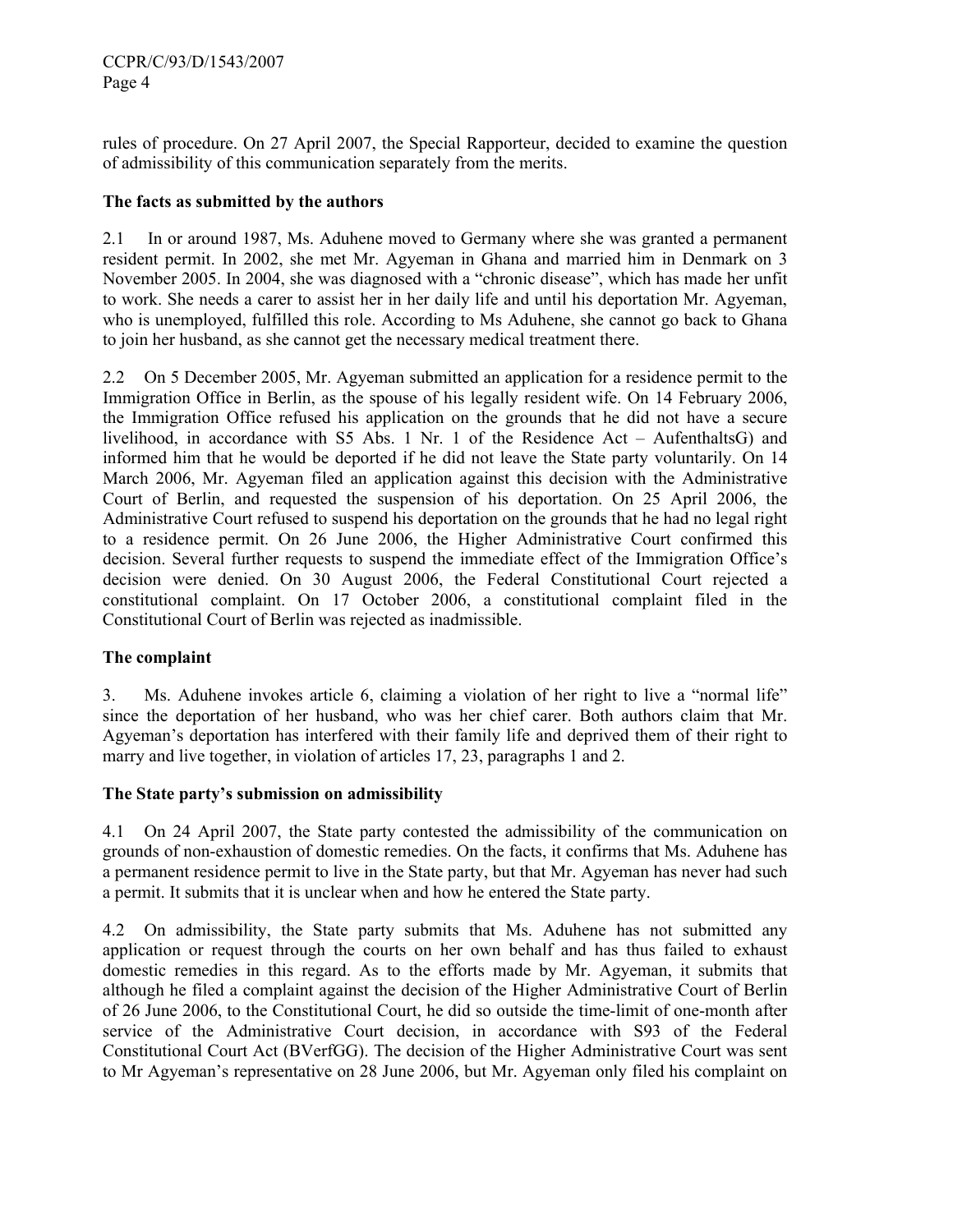13 August 2006. The Federal Constitutional Court thus refused to accept his complaint. The State party refers to the Committee's jurisprudence<sup>1</sup>, that any failure of a complainant to avail himself in time of the remedies available to him under domestic law renders the communication inadmissible.

4.3 In addition, the State party submits that Mr. Agyeman failed to give even a rudimentary reasoning for his complaint to the Constitutional Court. He merely stated that he wished to pursue his action in the administrative courts but failed to refer to any specific fundamental right he believed to have been violated, nor the nature of the alleged violation. It explains that the Constitutional Court only deals with violations of the Constitution. As Mr. Agyeman did not comply with the procedural requirements of the domestic procedure he is himself responsible for the failure of his submission. The State party also submits that he failed to exhaust domestic remedies with respect to the further proceedings before the administrative courts. He did not file constitutional complaints with respect to the decisions of the Administrative Court of Berlin of 20 September 2006 and the Higher Administrative Court of Berlin of October 2006.

### **Authors' comments on State party's submission**

5.1. On 25 May and 21 June 2007, the authors responded to the State party's comments. Ms. Aduhene submits that in her application to the Immigration Office requesting a visa for her husband, she mentioned that she was reliant on him to assist her in her daily activities due to her physical incapacity. The German authorities dismissed her request on the basis that although she was sick she was not considered disabled. She denies this assessment and provides a letter, dated 1 April 2007, from the Regional Office, Centre of Berlin, which she purports to demonstrate that she is disabled. She admits that she has been provided with a carer, who comes at specified times of the day, but claims that her husband would be preferable.

5.2 As to her husband, she submits that after spending five months in jail, he was deported on 6 June 2007. He wishes to maintain his complaint. The authors deny that they have not exhausted domestic remedies. They submit that Mr. Agyeman submitted his appeal immediately to the Federal Constitutional Court but that legal representation is compulsory for proceedings before this court and he had to seek legal aid for which he was subsequently denied. As neither he nor his wife is a lawyer, they were unable to represent themselves properly. Mr. Agyeman had requested legal assistance but this was rejected. As to the decisions of 20 September and October 2006, the authors state that it was not possible to appeal from these decisions, as they were not subject to appeal.

#### **Issues and proceedings before the Committee**

#### **Consideration of admissibility**

6.1 Before considering any claim contained in a communication, the Human Rights Committee must, in accordance with rule 93 of its rules of procedure, decide whether or not the communication is admissible under the Optional Protocol to the Covenant.

 1 N.S. v Canada, Communication no. 26/1978, decision of 28 July 1978.